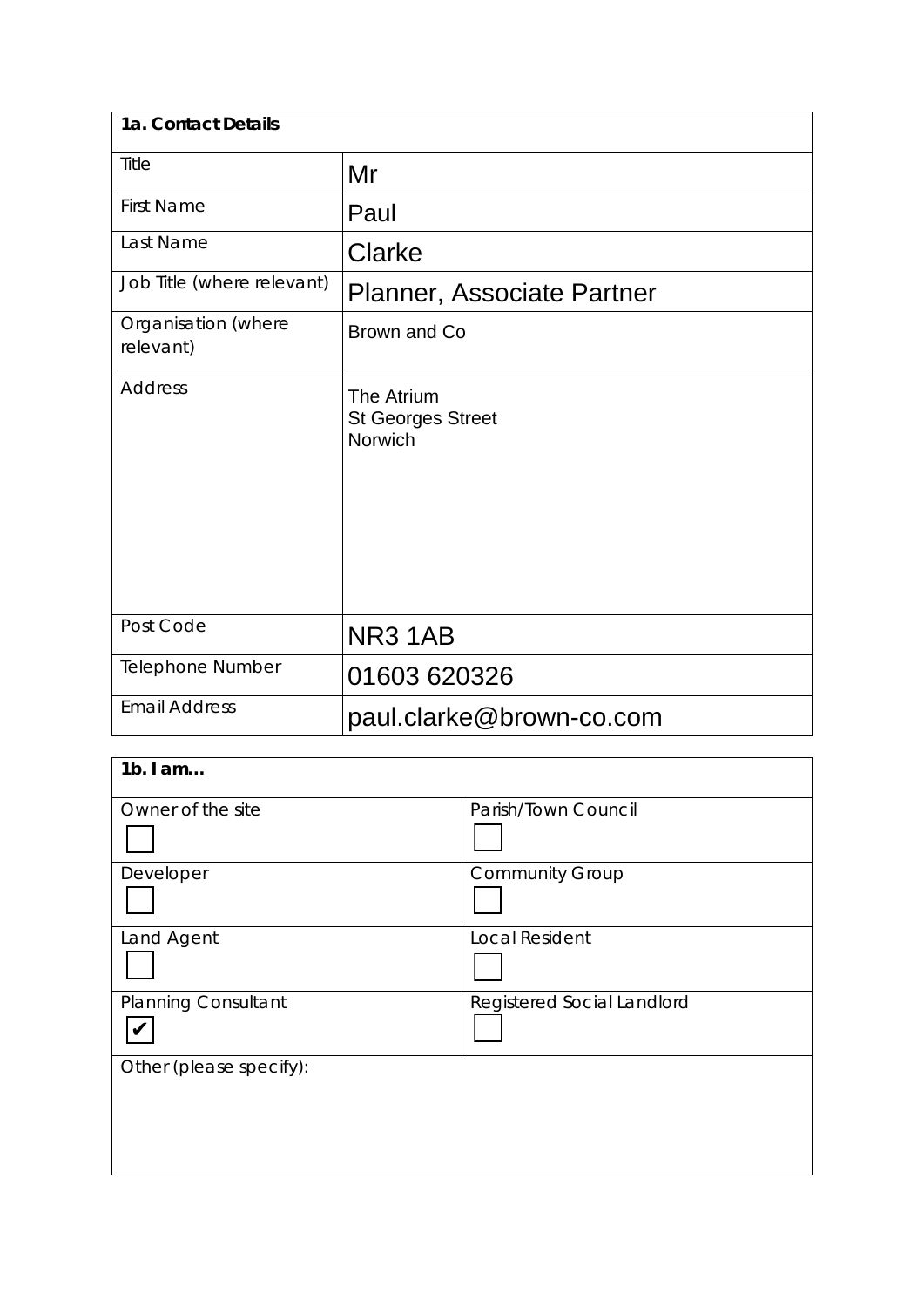| 1c. Client/Landowner Details (if different from question 1a) |                                |  |
|--------------------------------------------------------------|--------------------------------|--|
| Title                                                        |                                |  |
| <b>First Name</b>                                            |                                |  |
| Last Name                                                    |                                |  |
| Job Title (where relevant)                                   |                                |  |
| Organisation (where<br>relevant)                             | D & E Grady                    |  |
| <b>Address</b>                                               | C/O Planning Consultant        |  |
| Post Code                                                    |                                |  |
| <b>Telephone Number</b>                                      | <b>C/O Planning Consultant</b> |  |
| <b>Email Address</b>                                         | C/O Planning Consultant        |  |

| 2. Site Details                                                                                                                                                    |                                                                    |
|--------------------------------------------------------------------------------------------------------------------------------------------------------------------|--------------------------------------------------------------------|
| Site location / address and post<br>code                                                                                                                           | Land adjacent to Ashwellthorpe Industrial<br>Estate, Ashwellthorpe |
| (please include as an attachment<br>to this response form a location<br>plan of the site on an scaled OS<br>base with the boundaries of the<br>site clearly shown) |                                                                    |
| Grid reference (if known)                                                                                                                                          |                                                                    |
| Site area (hectares)                                                                                                                                               | 6.1 Ha                                                             |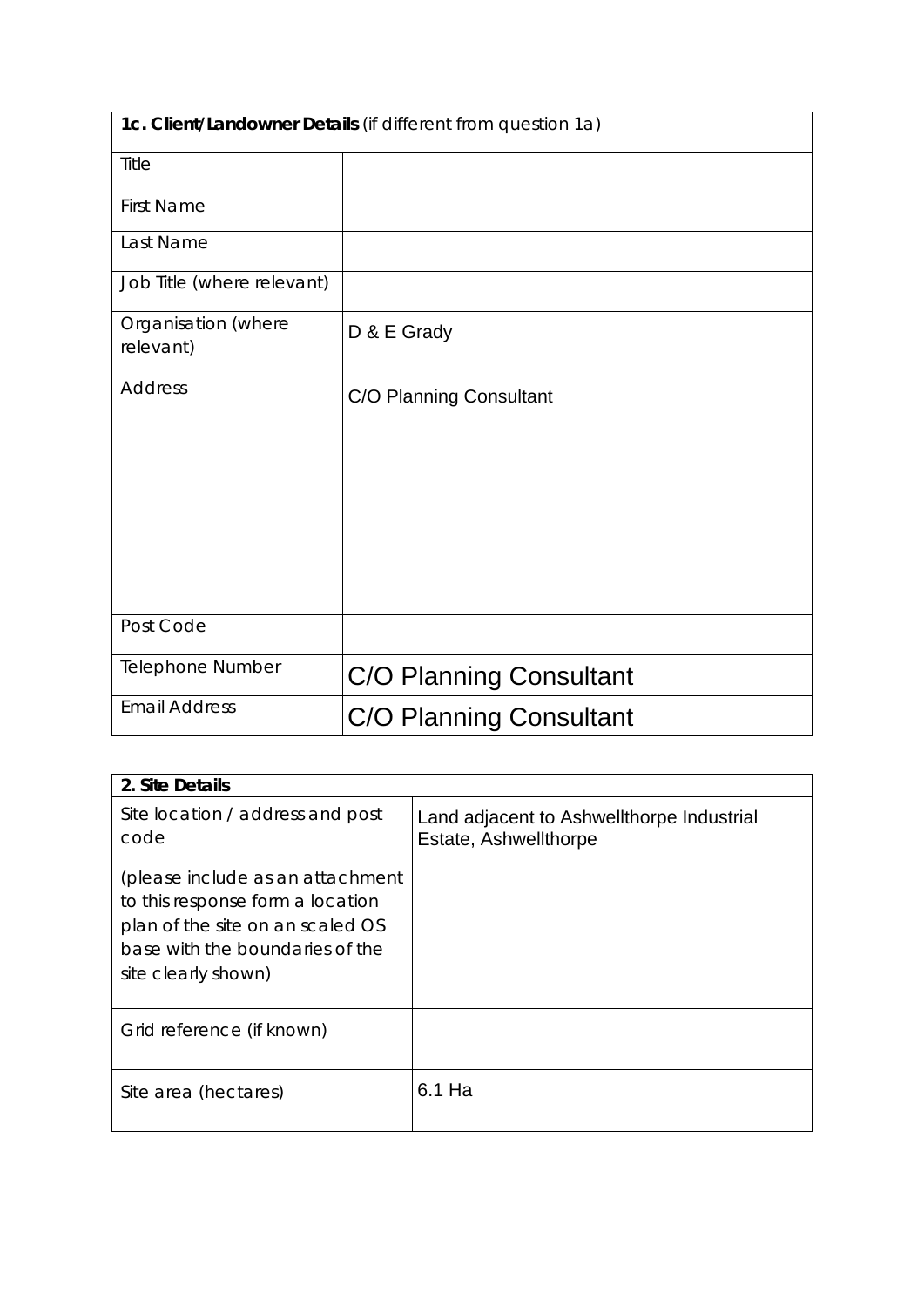| <b>Site Ownership</b>                                                                                                                                          |                                                                                     |                                                                           |
|----------------------------------------------------------------------------------------------------------------------------------------------------------------|-------------------------------------------------------------------------------------|---------------------------------------------------------------------------|
| 3a. I (or my client)                                                                                                                                           |                                                                                     |                                                                           |
| Is the sole owner of the<br>site                                                                                                                               | Is a part owner of the site                                                         | Do/Does not own (or hold<br>any legal interest in) the<br>site whatsoever |
|                                                                                                                                                                |                                                                                     |                                                                           |
| 3b. Please provide the name, address and contact details of the site's<br>landowner(s) and attach copies of all relevant title plans and deeds (if available). |                                                                                     |                                                                           |
| 3c. If the site is in multiple<br>landownerships do all<br>landowners support your<br>proposal for the site?                                                   | Yes                                                                                 | No                                                                        |
| 3d. If you answered no to the above question please provide details of why not all<br>of the sites owners support your proposals for the site.                 |                                                                                     |                                                                           |
|                                                                                                                                                                |                                                                                     |                                                                           |
| <b>Current and Historic Land Uses</b><br>employment, unused/vacant etc.)                                                                                       | 4a. Current Land Use (Please describe the site's current land use e.g. agriculture, |                                                                           |
| Agriculture                                                                                                                                                    |                                                                                     |                                                                           |

**4b. Has the site been previously developed?**

| Yes | No |
|-----|----|
|     |    |
|     |    |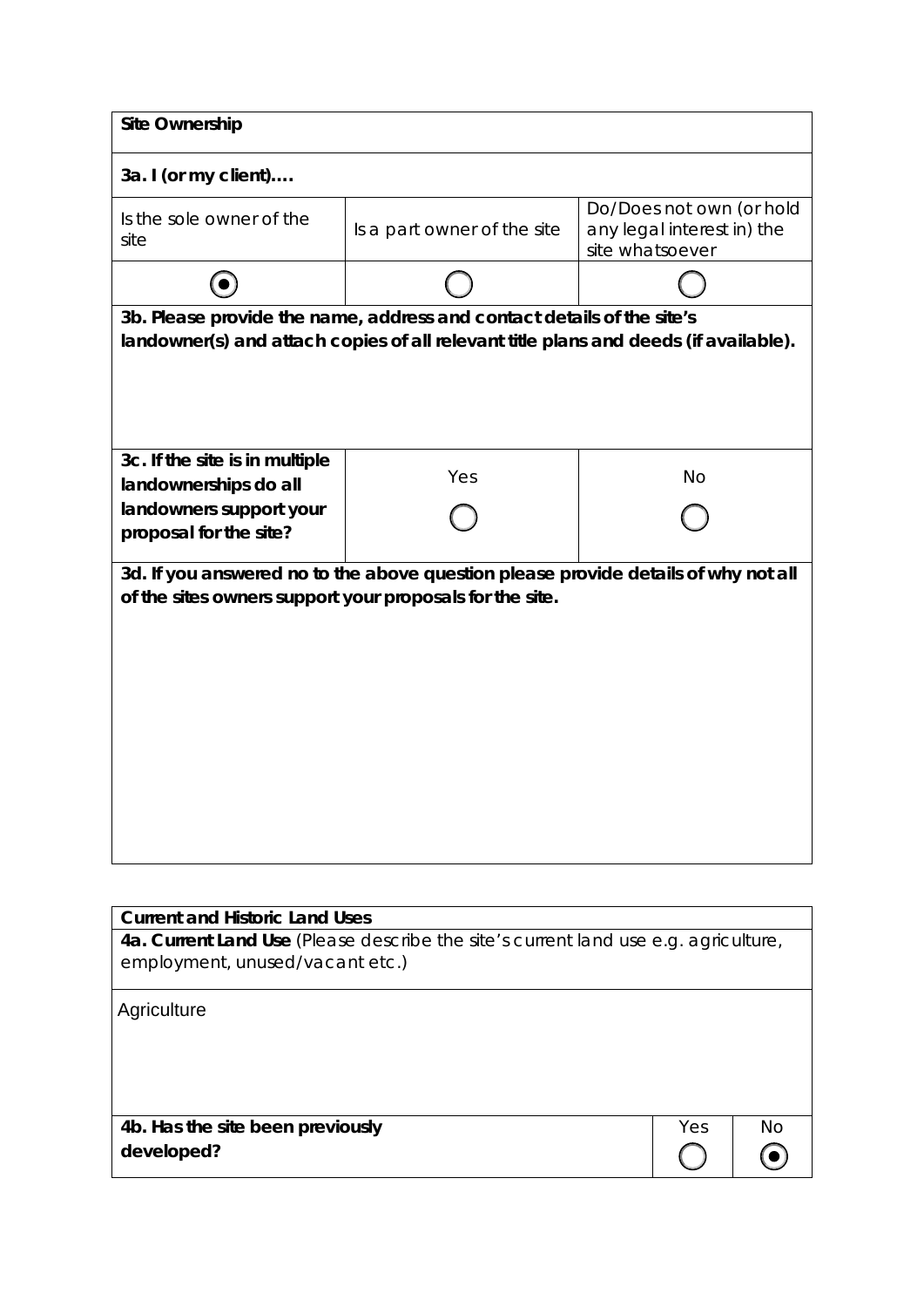**4c. Describe any previous uses of the site.** (please provide details of any relevant historic planning applications, including application numbers if known)

There is no relevant planning history

### **Proposed Future Uses**

**5a. Please provide a short description of the development or land use you proposed** (if you are proposing a site to be designated as local green space please go directly to question 6)

Commercial uses (B1, B2 and B8)

### **5b. Which of the following use or uses are you proposing?**

| Market Housing               | <b>Business &amp; offices</b> | Recreation & Leisure   |
|------------------------------|-------------------------------|------------------------|
| Affordable Housing           | General industrial            | <b>Community Use</b>   |
| Residential Care Home        | Storage & distribution        | Public Open Space      |
| Gypsy & Traveller<br>Pitches | .<br>Tourism                  | Other (Please Specify) |

**5c. Please provide further details of your proposal, including details on number of houses and proposed floorspace of commercial buildings etc.** 

Floorspace is unknown at present. However the attached site plan shows an area of approximately 6.1Ha

**5d. Please describe any benefits to the Local Area that the development of the site could provide.**

The site would provide an extension to the existing Ashwellthorpe Industrial Estate, which would bring forward much needed employment opportunities for the local and wider area.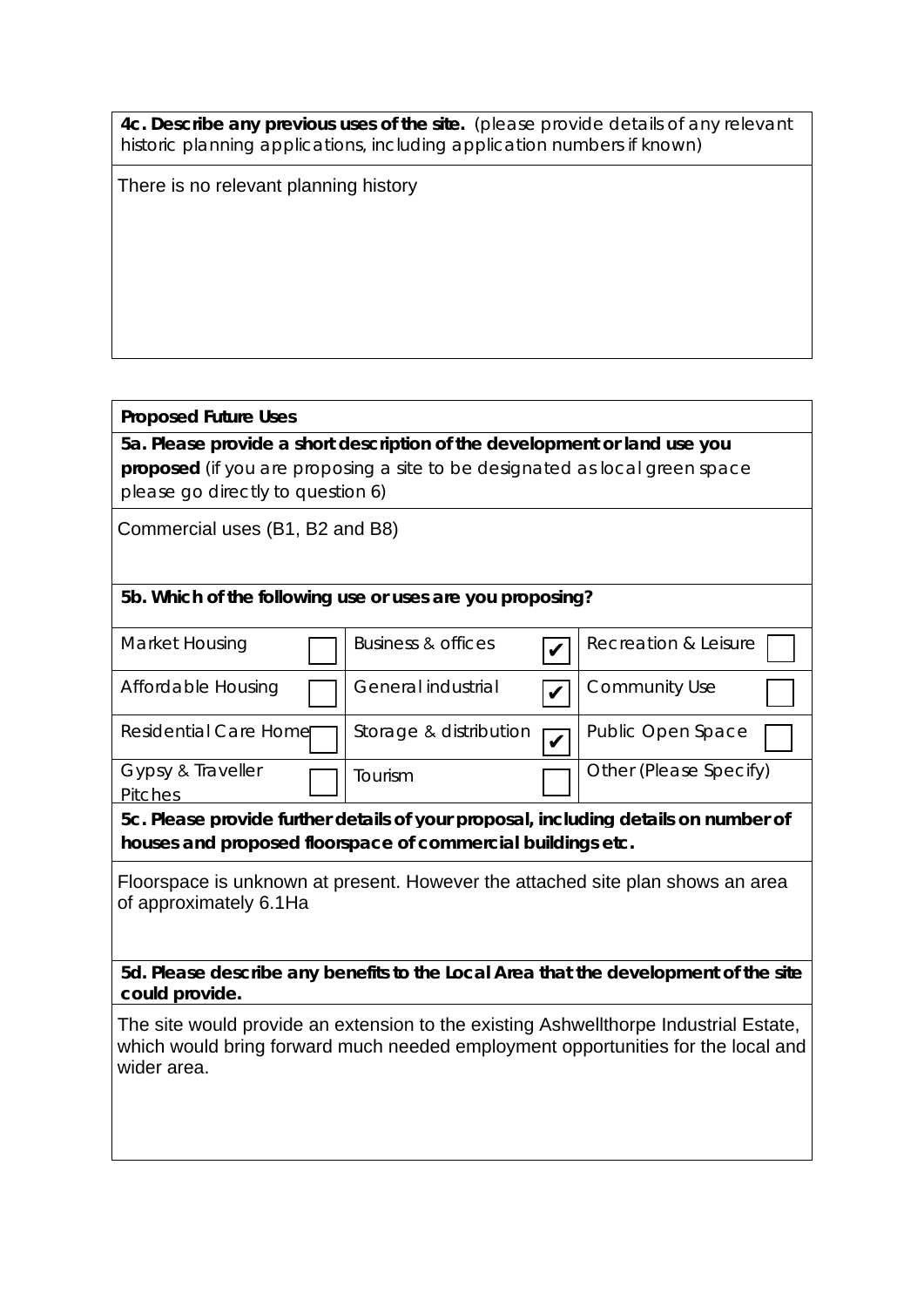#### **Local Green Space**

If you are proposed a site to be designated as Local Green Space please complete the following questions. These questions do not need to be completed if you are not proposing a site as Local Green Space. Please consult the guidance notes for an explanation of Local Green Space Designations.

**6a.Which community would the site serve and how would the designation of the site benefit that community.** 

**6b. Please describe why you consider the site to be of particular local significance e.g. recreational value, tranquillity or richness in wildlife.**

### **Site Features and Constraints**

Are there any features of the site or limitations that may constrain development on this site (please give details)?

**7a. Site Access:** Is there a current means of access to the site from the public highway, does this access need to be improved before development can take place and are there any public rights of way that cross or adjoin the site?

There is an access to the existing industrial estate from the B1113. It is anticipated that a new access would be required for the development and this could be achieved on land within the client's ownership

**7b. Topography:** Are there any slopes or significant changes of in levels that could affect the development of the site?

The site is relatively flat

**7c. Ground Conditions:** Are ground conditions on the site stable? Are there potential ground contamination issues?

The ground conditions are considered to be stable and there are no known contamination issues

**7d. Flood Risk:** Is the site liable to river, ground water or surface water flooding and if so what is the nature, source and frequency of the flooding?

No

**7e. Legal Issues:** Is there land in third party ownership, or access rights, which must be acquired to develop the site, do any restrictive covenants exist, are there any existing tenancies?

The site has one legal owner. There are no restrictive covenants or existing tenancies.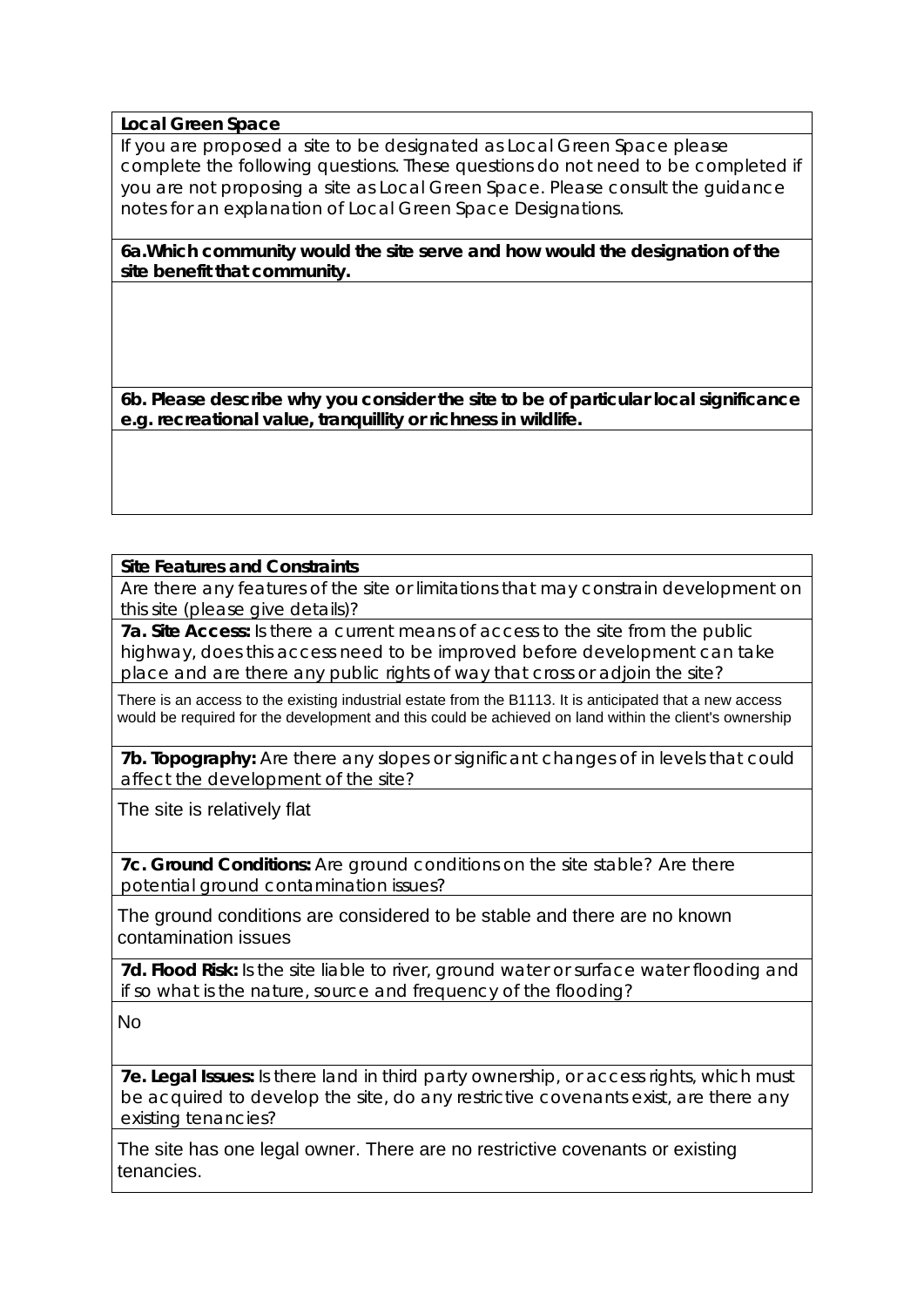**7f. Environmental Issues:** Is the site located next to a watercourse or mature woodland, are there any significant trees or hedgerows crossing or bordering the site are there any known features of ecological or geological importance on or adjacent to the site?

No

**7g. Heritage Issues:** Are there any listed buildings, Conservation Areas, Historic Parklands or Schedules Monuments on the site or nearby? If so, how might the site's development affect them?

There are no Listed Buildings or Scheduled Monuments on or near the site. The site is not within a Conservation Area or Historic Parkland

**7h. Neighbouring Uses:** What are the neighbouring uses and will either the proposed use or neighbouring uses have any implications?

Industrial and agricultural

**7i. Existing uses and Buildings:** are there any existing buildings or uses that need to be relocated before the site can be developed.

No

**7j. Other**: (please specify):

| <b>Utilities</b>                                                                      |  |  |  |  |
|---------------------------------------------------------------------------------------|--|--|--|--|
| 8a. Which of the following are likely to be readily available to service the site and |  |  |  |  |
| enable its development? Please provide details where possible.                        |  |  |  |  |
| Yes<br>No.<br>Unsure                                                                  |  |  |  |  |
| $\blacksquare$                                                                        |  |  |  |  |

| Mains water supply        |           |            |  |
|---------------------------|-----------|------------|--|
| Mains sewerage            |           |            |  |
| Electricity supply        | $\bullet$ |            |  |
| Gas supply                |           | $\bullet)$ |  |
| Public highway            |           |            |  |
| <b>Broadband internet</b> |           |            |  |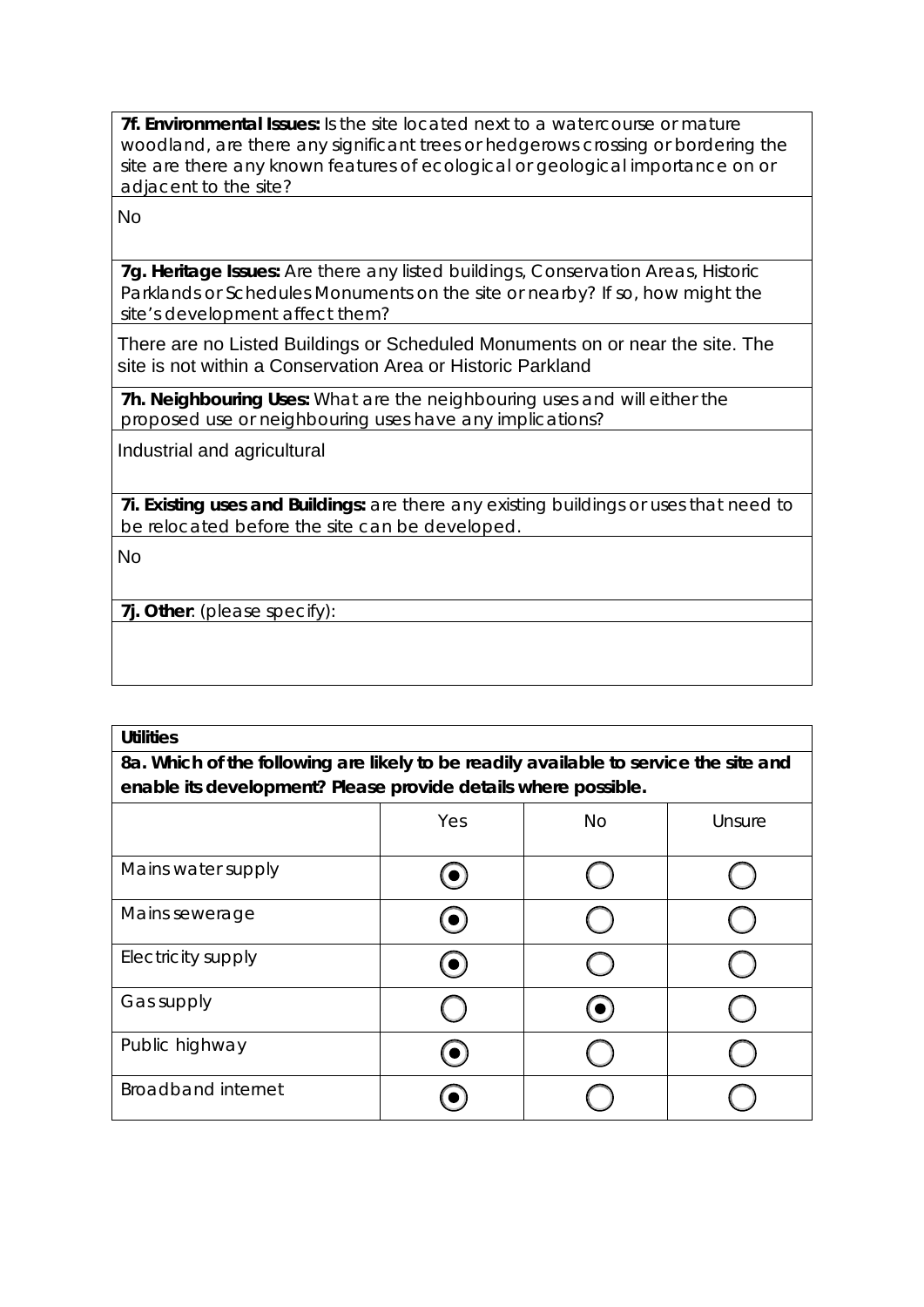| Other (please specify):                                                                                                                                                                       |                                                                                    |
|-----------------------------------------------------------------------------------------------------------------------------------------------------------------------------------------------|------------------------------------------------------------------------------------|
|                                                                                                                                                                                               | 8b. Please provide any further information on the utilities available on the site: |
| No formal utilities assessment has been carried out. However, given its location<br>adjacent to the existing industrial estate it is assumed that most utilities are<br>accessible from site. |                                                                                    |
|                                                                                                                                                                                               |                                                                                    |
|                                                                                                                                                                                               |                                                                                    |
|                                                                                                                                                                                               |                                                                                    |

#### **Availability**

# **Market Interest**

| No formal utilities assessment has been carried out. However, given its location<br>adjacent to the existing industrial estate it is assumed that most utilities are<br>accessible from site. |     |                                                                                     |             |
|-----------------------------------------------------------------------------------------------------------------------------------------------------------------------------------------------|-----|-------------------------------------------------------------------------------------|-------------|
|                                                                                                                                                                                               |     |                                                                                     |             |
|                                                                                                                                                                                               |     |                                                                                     |             |
| Availability                                                                                                                                                                                  |     | 9a. Please indicate when the site could be made available for the land use or       |             |
| development proposed.                                                                                                                                                                         |     |                                                                                     |             |
| Immediately                                                                                                                                                                                   |     |                                                                                     |             |
| 1 to 5 years (by April 2021)                                                                                                                                                                  |     |                                                                                     | $\bf \odot$ |
| 5 - 10 years (between April 2021 and 2026)                                                                                                                                                    |     |                                                                                     |             |
| 10 - 15 years (between April 2026 and 2031)                                                                                                                                                   |     |                                                                                     |             |
| 15 - 20 years (between April 2031 and 2036)                                                                                                                                                   |     |                                                                                     |             |
| 9b. Please give reasons for the answer given above.                                                                                                                                           |     |                                                                                     |             |
| permission, is available for development.                                                                                                                                                     |     | The land is in a single ownership and, subject to obtaining the necessary planning  |             |
| <b>Market Interest</b>                                                                                                                                                                        |     |                                                                                     |             |
|                                                                                                                                                                                               |     | 10. Please choose the most appropriate category below to indicate what level of     |             |
| comments section.                                                                                                                                                                             |     | market interest there is/has been in the site. Please include relevant dates in the |             |
|                                                                                                                                                                                               | Yes | Comments                                                                            |             |
| Site is owned by a<br>developer/promoter                                                                                                                                                      |     |                                                                                     |             |
| Site is under option to a<br>developer/promoter                                                                                                                                               |     |                                                                                     |             |
| <b>Enquiries received</b>                                                                                                                                                                     |     |                                                                                     |             |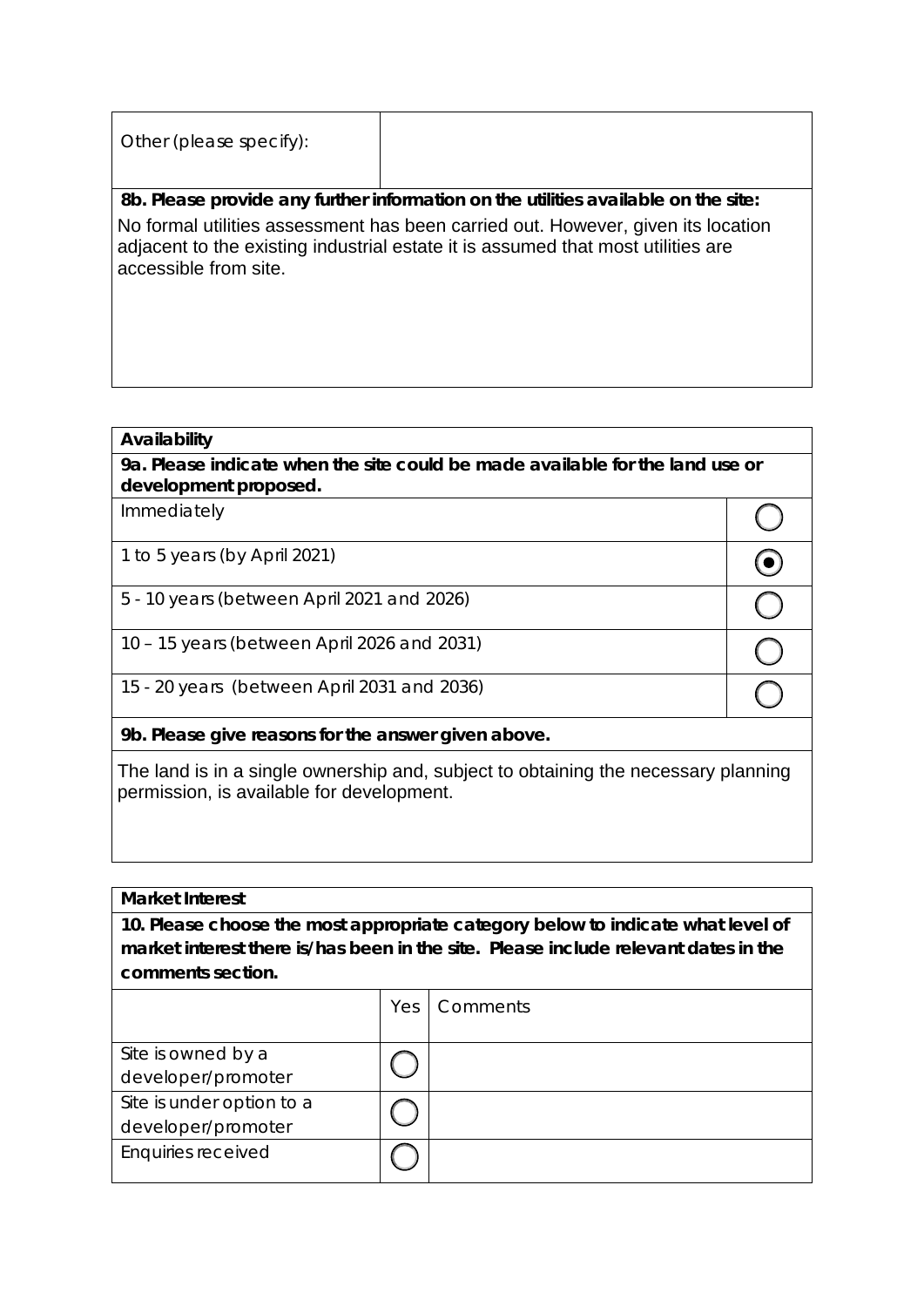| Site is being marketed |  |
|------------------------|--|
| None                   |  |
| Not known              |  |

| <b>Delivery</b>                                                                                                  |  |  |  |
|------------------------------------------------------------------------------------------------------------------|--|--|--|
| 11a. Please indicate when you anticipate the proposed development could be<br>begun.                             |  |  |  |
| Up to 5 years (by April 2021)                                                                                    |  |  |  |
| 5 - 10 years (between April 2021 and 2026)                                                                       |  |  |  |
| 10 – 15 years (between April 2026 and 2031)                                                                      |  |  |  |
| 15 - 20 years (between April 2031 and 2036)                                                                      |  |  |  |
| 11b. Once started, how many years do you think it would take to complete the<br>proposed development (if known)? |  |  |  |
| It is anticipated that the site could be completed within 1 year                                                 |  |  |  |
|                                                                                                                  |  |  |  |

| Viability                                                                                                                                                                                                                                                                                                                                                                                                                                     |     |     |        |  |
|-----------------------------------------------------------------------------------------------------------------------------------------------------------------------------------------------------------------------------------------------------------------------------------------------------------------------------------------------------------------------------------------------------------------------------------------------|-----|-----|--------|--|
| 12a. You acknowledge that there are likely to be policy requirements<br>and Community Infrastructure Levy (CIL) costs to be met which will be in<br>addition to the other development costs of the site (depending on the<br>type and scale of land use proposed). These requirements are likely to<br>include but are not limited to: Affordable Housing; Sports Pitches &<br><b>Children's Play Space and Community Infrastructure Levy</b> |     |     |        |  |
|                                                                                                                                                                                                                                                                                                                                                                                                                                               | Yes | No. | Unsure |  |
| 12b. Do you know if there are there any abnormal<br>costs that could affect the viability of the site e.g.<br>infrastructure, demolition or ground conditions?                                                                                                                                                                                                                                                                                |     |     |        |  |
| 12c. If there are abnormal costs associated with the site please provide details:                                                                                                                                                                                                                                                                                                                                                             |     |     |        |  |
| 12d. Do you consider that the site is currently viable<br>for its proposed use taking into account any and all<br>current planning policy and CIL considerations and<br>other abnormal development costs associated with<br>the site?                                                                                                                                                                                                         |     |     |        |  |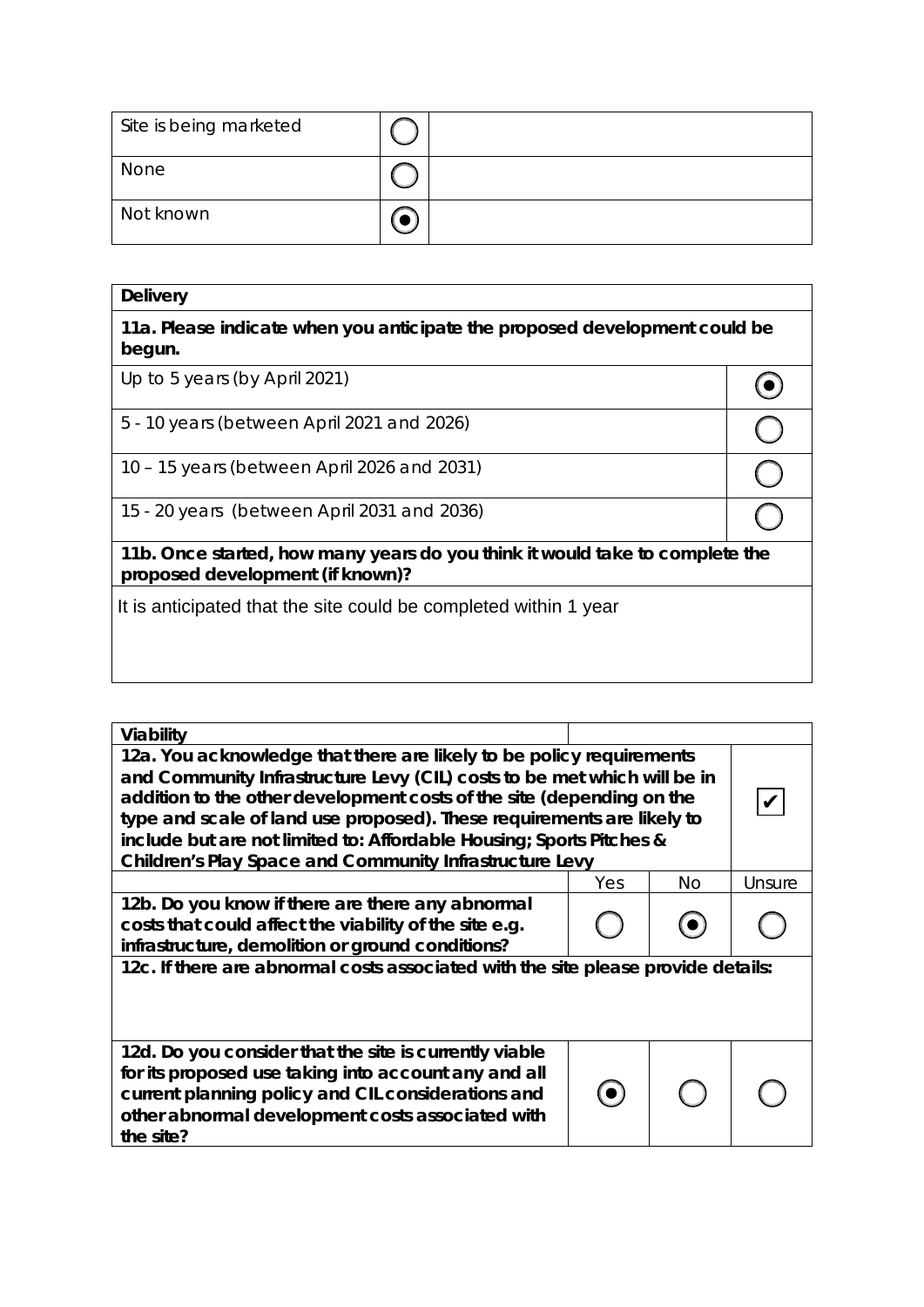**12e. Please attach any viability assessment or development appraisal you have undertaken for the site, or any other evidence you consider helps demonstrate the viability of the site.** 

No viability or development appraisal has been undertaken at the time of submission. However, the information that we have obtained to date would suggest that the site is deliverable within a relatively short timescale and viable.

# **Other Relevant Information**

**13. Please use the space below to for additional information or further explanations on any of the topics covered in this form**

The site lies adjacent to the existing Ashwellthorpe Industrial Estate, with the site extending to both the north east and south west of the estate.

The existing estate contains a variety of B1, B2 and B8 uses. The extension to the site would provide further opportunities for these uses and would bring forward much needed employment land which would provide opportunities both for the local area and wider area.

The existing estate enjoys good accessibility to the B1113 which connects to the wider area. There is currently a good access to the existing estate. A new access may be required in order to serve the additional units, which could be achieved on land within the client's ownership.

Whilst we have not carried out any formal marketing exercise for demand for this type of unit in the area, Brown and Co's Commercial team have indicated this could be forthcoming. As part of any proposals going forwards we would carry out a formal market demand exercise.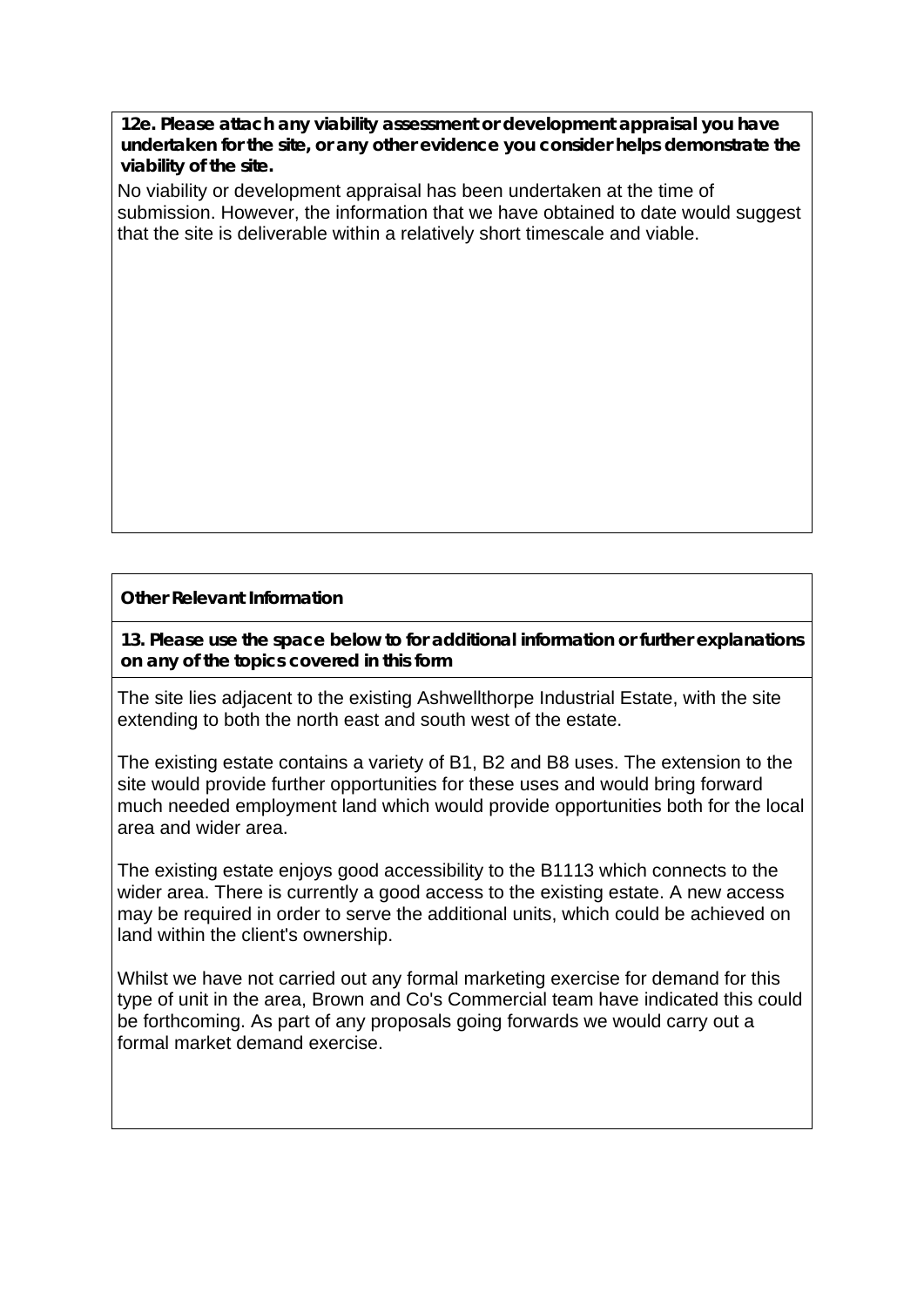| <b>Check List</b>                                                |  |
|------------------------------------------------------------------|--|
| <b>Your Details</b>                                              |  |
| Site Details (including site location plan)                      |  |
| Site Ownership                                                   |  |
| <b>Current and Historic Land Uses</b>                            |  |
| <b>Proposed Future Uses</b>                                      |  |
| Local Green Space (Only to be completed for proposed Local Green |  |
| Space Designations)                                              |  |
| Site Features and Constraints                                    |  |
| Utilities                                                        |  |
| Availability                                                     |  |
| Market Interest                                                  |  |
| <b>Delivery</b>                                                  |  |
| Viability                                                        |  |
| Other Relevant Information                                       |  |
| Declaration                                                      |  |

# **14. Declaration**

I understand that:

# **Data Protection and Freedom of Information**

The Data Controller of this information under the Data Protection Act 1998 will be Norfolk County Council, which will hold the data on behalf of Broadland District Council, Norwich City Council and South Norfolk District Council. The purposes of collecting this data are:

- To assist in the preparation of the Greater Norwich Local Plan
- To contact you, if necessary, regarding the answers given in your form.
- To evaluate the development potential of the submitted site for the uses proposed within the form.

# **Disclaimer**

The responses received as part of the Greater Norwich Local Plan "Call for Sites" will be published and made available for public viewing. By submitting this form you are consenting to the details about you and your individual sites being stored by Norfolk County Council, and the details being published for consultation purposes. Any information you consider to be confidential is clearly marked in the submitted response form and you have confirmed with the Council(s) in advance that such information can be kept confidential as instructed in the Greater Norwich Local Plan Call for Sites Response Form Guidance Notes.

I agree that the details within this form can be held by Norfolk County Council and that those details can be shared with Broadland District Council, Norwich City Council and South Norfolk District Council for the purposes specified in this declaration.

| Name | Date |
|------|------|
|      |      |